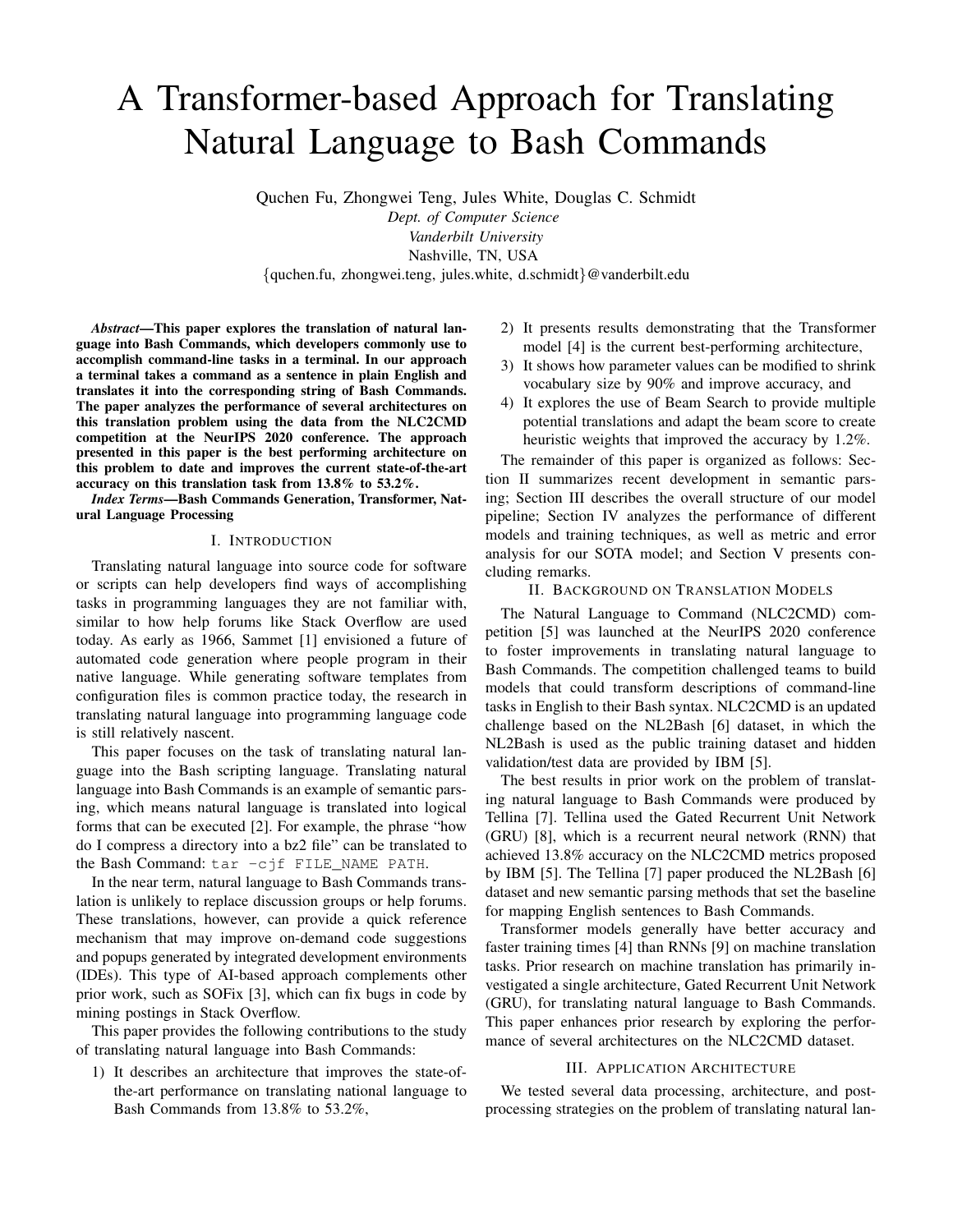guage to Bash commands. Although this model will likely be improved by subsequent work, it provides a starting point for researchers focusing on natural language to Bash Command translation. In particular, our results show that the Transformer model is a robust foundation for future research in this area.

Bash Commands can be complex and nested, as shown in Figure 1. This structure helps explain why programmers may find it hard to create—or even comprehend—Bash Commands, thereby motivating the need for a customizable parser. We built our parser atop the Tellina [7] parser that was developed based on Bashlex [10] in prior work. This parser can parse a Bash Command into an abstract syntax tree (AST) that consists of utility nodes, each of which may contain multiple corresponding flags and parameters. During the tokenization stage, utilities, and flags are kept "as is" and parameters are categorized and replaced with \_NUMBER, \_PATH, \_FILE, \_DIRECTORY, \_DATETIME, \_PERMISSION, \_TIMESPAN, \_SIZE, with the default option of \_REGEX. Natural language sentences are pre-processed by filtering out the stop words. The remaining words are then decapitalized and lemmatized to create a relatively smaller word vocab.

cmd: find . -name "\*.andnav" | rename -vn "s/\.andnav\$/.tile/"



tokens: ['find', 'Path', '-name', 'Regex', '|', 'rename', '-v', '-n', 'Regex']

#### Fig. 1. Visualization of the Tokenization Process

Our application approach uses Transformers for both the encoder and the decoder. The encoder and decoder each consist of six layers. The model is trained for 2,500 steps and uses an ensemble of the four top-performing single models. Since the focus is on training an efficient and robust model that can be deployed easily, the need to modify the network structure was relatively low. We therefore chose to implement our Transformer model with OpenNMT [11], which is an opensource neural sequence learning framework.

We found the Transformer model is  $(1)$  sensitive to learning rate and that (2) larger batch sizes will produce better results. The detailed training hyperparameters are available on our GitHub repository<sup>1</sup>. We trained our model on 2 Nvidia 2080 Ti Graphic cards with 64GB memory. Our model achieved 53.2% accuracy on the hidden test dataset for the NLC2CMD competition and had the top performance in both inference time and energy consumption.

# IV. IMPROVING NATURAL LANGUAGE TO BASH TRANSLATION

This section investigates specific research questions and provides empirically grounded answers that helped guide the design of our architecture. Building a natural language to Bash translation model involves three phases: (1) pre-processing of the training data, (2) selecting the best model architecture for the task, and (3) devising an effective approach for determining which of many possible translations should be presented to the user. Here we discuss key research findings in each of these areas and provide information that should aid other researchers in developing more accurate methods of translating natural language to Bash Commands.

For our investigation we utilized the NLC2CMD dataset, which contains 10,347 pairs of English sentences and their corresponding Bash Commands. Of the 10,347 pairs of data, 29 were not syntactically correct Bash Commands and were therefore excluded. The size of this public dataset was relatively small in the natural language processing research field and the goal for data processing was to create a small word vocabulary and utilize as much data as possible [12].

The ideal metric for an evaluation would check if the predicted Bash Command produces the same result as the reference answer. That metric is not practical, however, since establishing a simulated environment for 10K variant situations is beyond the scope of this paper. Instead, our scoring mechanism specifically checks for structural and syntactic correctness that "incentivizes precision and recall of the correct utility and its flags, weighted by the reported confidence" [5]. The metric first define two terms: Flag score  $S_F^i$  and Utility score  $S_U^i$ .

The flag score is defined as twice the intersection of reference flags and predicted flags number minus the union, scaled by the max number of either reference flags or predicted flags (Equation 1 [5]). The range of flag scores is between -1 and 1.

$$
S_F^i(F_{\text{pred}}, F_{\text{ref}}) = \frac{1}{N} \Big( 2 \times |F_{\text{pred}} \cap F_{\text{ref}}| - |F_{\text{pred}} \cup F_{\text{ref}}| \Big) \tag{1}
$$

Utility score is defined as the number of correct reference utilities scaled by capping the flag score between 0 and 1, minus the number of wrong utilities, scaled by the max number of either reference utilities or predicted utilities (Equation 2 [5]). By summing all the utility scores within a predicted command, the range of normalized utility scores is between -1 and 1.

$$
S_U = \sum_{i \in [1,T]} \frac{1}{T} \times \left( |U_{\text{pred}} = U_{\text{ref}}| \times \frac{1}{2} \left( 1 + S_F^i \right) - |U_{\text{pred}} \neq U_{\text{ref}}| \right) (2)
$$

Comparison of Transformer, RNN/BRNN, and their combination architectures in terms of accuracy and training, inference time. Since the literature published on translating natural language to Bash Commands is sparse, an important concern is identifying which architectures perform best. In particular, Sequence-to-Sequence [13] models have been studied extensively in the context of translations, so we explored their performance on this particular task. These models consist of two main components: an encoder and a decoder. The encoder turns the inputs into vectors and the decoder reverses the process. We compared different combinations of encoder-decoder layers, including RNN, Bidirectional RNN

<sup>1</sup>github.com/magnumresearchgroup/Magnum-NLC2CMD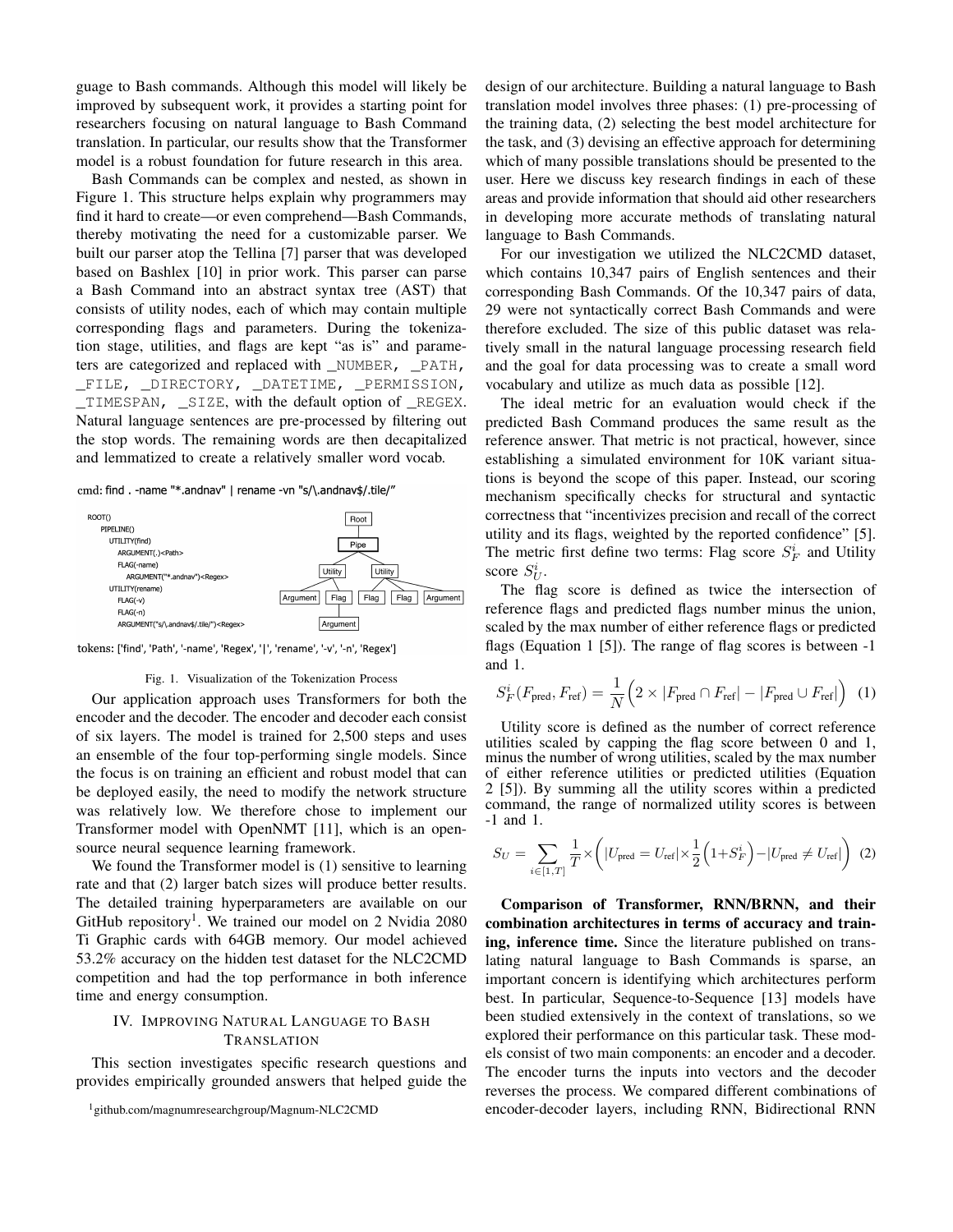(BRNN), and Transformer, to translate natural language to Bash Commands.

Chen *et al.* [14] discovered that (1) Transformer quality gains stemmed mostly from the Transformer encoder and (2) RNN decoders often have faster inference times. We therefore mixed and tested different combinations of encoder and decoder types. Table I summarizes the performance comparison (measured in seconds) between different model structures.

TABLE I MODEL PERFORMANCE COMPARISON

| Encoder     | <b>Decoder</b> | Accu. (Para) | Accu.    | Train   | Inference |
|-------------|----------------|--------------|----------|---------|-----------|
| Trans.      | Trans.         | 0.509        | $0.522*$ | 1625    | 0.126     |
| Trans.      | <b>RNN</b>     | -            | -        |         |           |
| <b>RNN</b>  | Trans.         | 0.448        | 0.486    | 1490    | 0.116     |
| <b>RNN</b>  | <b>RNN</b>     | 0.151        | 0.336    | $1151*$ | 0.069     |
| <b>BRNN</b> | Trans.         | 0.483        | 0.495    | 1411    | 0.120     |
| <b>BRNN</b> | <b>RNN</b>     | 0.301        | 0.476    | 1218    | $0.065*$  |

The results shown in Table I indicate that using the Transformer as both an encoder and decoder has the best accuracy in this particular case.<sup>2</sup> Likewise, the model with an RNN as the decoder can reduce inference time by 50%.

The NLC2CMD competition brought together a widely diverse set of initial approaches. We entered our architecture into the NLC2CMD competition and achieved the highest accuracy with one of the lowest energy and latency scores of all techniques. The complete results for the competition are shown in Table II.

TABLE II THE NLC2CMD COMPETITION RESULTS

| Team        | Model             | Accuracy | Power    | Latency |
|-------------|-------------------|----------|----------|---------|
| Magnum      | (this paper)      | $0.532*$ | 682.3    | 0.709   |
| Hubris      | $GPT-2$           | 0.513    | 809.6    | 14.87   |
| Jb          | Clas.+Trans.      | 0.499    | 828.9    | 3.142   |
| AICore      | Two-stage Trans.  | 0.489    | $596.9*$ | 0.423   |
| Tellina [7] | <b>BRNN</b> (GRU) | 0.138    | 916.1    | 3.242   |

Effect of parameters masking on vocabulary size and translation accuracy. Since obtaining training data of paired English and Bash Commands is hard, the model may not be able to learn the entire vocabulary that it must translate to or from. Finding ways of reducing vocabulary size is thus essential to develop more accurate models.

Bash Commands typically consist of three terms: (1) utilities that specify the main goals of the command  $(e.g., 1s), (2)$ flags that provide metadata regarding command execution (*e.g.*, -verbose), and (3) parameters that specify directories, strings, or other values that the command should operate on. Each utility has a bounded number of flags that can be passed to it. In contrast, parameters have a much larger range of values. Training examples for translating natural language to Bash Commands provide values for the parameters, which can vary significantly between translated examples of the same command.

We hypothesized that including the actual parameter values (such as ls /var/www and ls /etc) from the training examples would greatly increase the overall vocabulary size and decrease model accuracy. Our rationale for this hypothesis was that there were few limited paired examples and translation models typically perform worse with large vocabulary sizes and limited training data.

|       | split $_{1}$ -n $_{1}$ (1000 $_{1}$ (/usr/bin/gcc)<br>utility flag parameter parameter |        |  |
|-------|----------------------------------------------------------------------------------------|--------|--|
| split | -n NUMBER                                                                              | - FILE |  |
|       |                                                                                        |        |  |

Fig. 2. Example of a Bash Command

To test this hypothesis, we used the English and Bash tokenizers from the Tellina model [7] with our modification. As shown in Figure 2, Bash tokens can be categorized as utilities, flags, and parameters (*i.e.*, arguments, such as a specific path). The English tokenizer decapitalized all the letters and replaced parameters with generic forms. The Bash tokenizer parsed Commands into syntax trees with each element labeled as utility, flag, or parameter.

The accuracy metric focused mainly on the structure and syntactic correctness of the Bash command. We therefore replaced all the parameters in Bash with their corresponding generic representations. For example, a folder path like tmp/bin is replaced with PATH. By applying this transformation, the Bash vocabulary size was reduced from 8,184 to 776 tokens, and the accuracy of the Transformer models we tested increased by 1.3%. As shown in Table I, we achieved accuracy and performance increases across all architectures, especially for the ones with lower accuracy.

Utilizing Beam scores for balancing between exploration gains and minimizing scoring penalties. To better utilize the Bash suggestion ability of the translation model, users were provided with five Bash translations for each English sentence, ranked by confidence from high to low. One way to produce multiple translations is to enable Beam Search [15], which creates a tree structure exploration space and evaluates the probability of words at each step. This scoring mechanism thus allowed for five predictions for each invocation (English sentence) and expected confidence weights at each position.

We explored the impact of Beam Search on translation accuracy. When Beam Search is enabled, the Transformer model produced a negative beam score for each corresponding prediction. We observed a strong correlation between a high score and a correct prediction by mapping the exponential of the beam score to the range 0-1. Figure 3 shows the confidence score distribution contrasted with correct and incorrect predictions. We also found the translation quality of the same sentence between Beam Searches tended to have a strong correlation, which means Beam Search alone is an insufficient solution for five Bash translations.

When the first prediction in our tests got a negative score, only 9.2% of the time did the other four predictions get any positive score. Based on our observations, we hypothesized

 $2$ The OpenNMT [11] framework currently does not support a Transformer  $encoder + RNN$  decoder